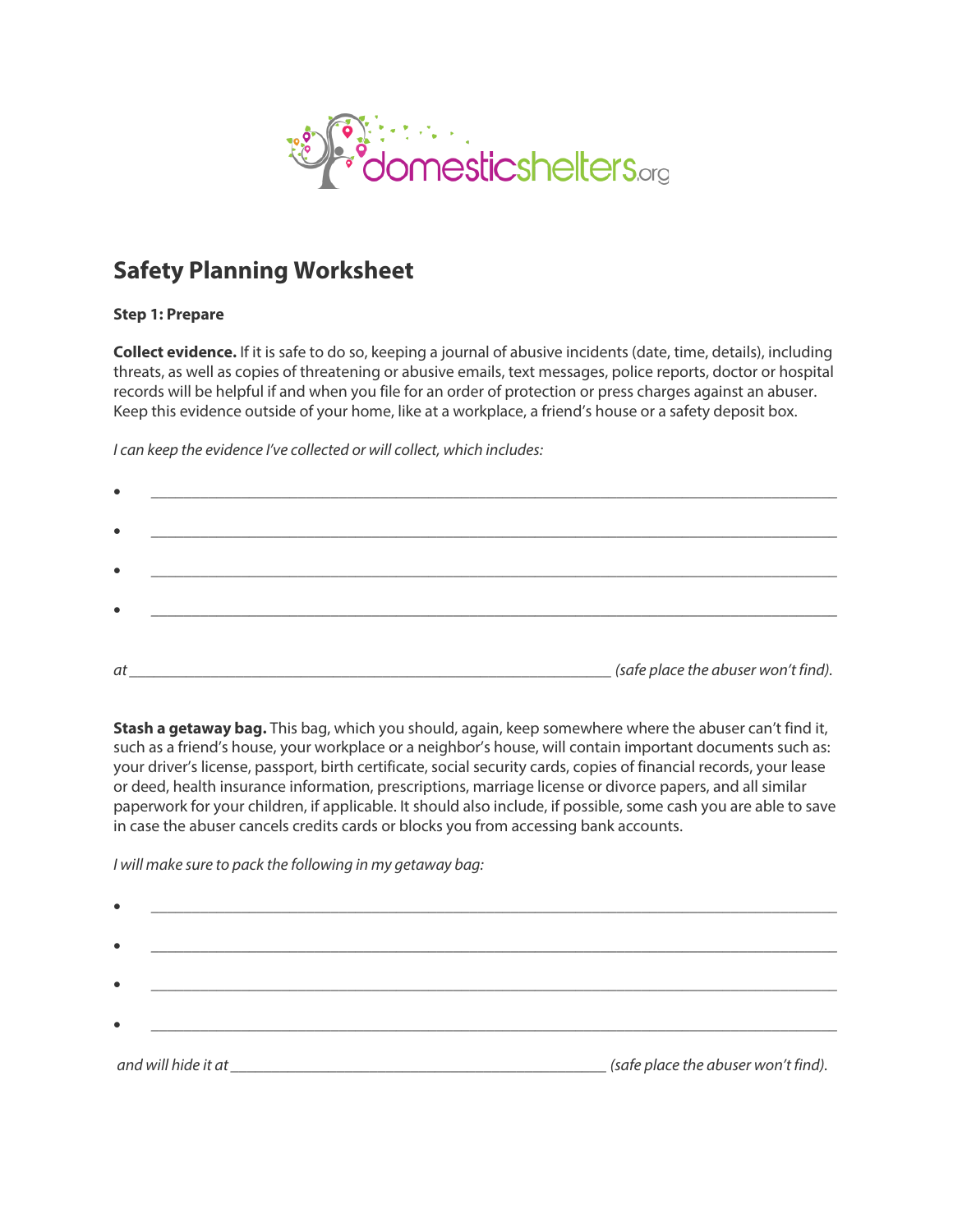## **Step 2: Plan**

**Decide where to go.** When it's time to leave—it could be while the abuser is at work, the next time you feel in danger, exactly two weeks from now or whenever you deem the best time—you need to plan where to go. Consider an emergency shelter (which will need advance notice, so contact an advocate there), a friend or family member's house that the abuser doesn't know the location of or is far enough away that it will be difficult for the abuser to get to you, or, if affordable, a hotel or apartment that you pay for with cash so the abuser cannot track you there. Keep in mind that if you have a cell phone, the abuser may be able to trace your location, so consider getting a pay-as-you-go temporary phone and leaving your cell behind.

| I will be leaving | (approximate date/time)                 |
|-------------------|-----------------------------------------|
| and going to      |                                         |
| I will only tell  | (trusted friend/family member/advocate) |

*of my whereabouts.*

**Plan for all possibilities.** You know your partner best. You know what abusive tactics he or she is most likely to use. Make sure you think about that as you get ready to leave. The abuser may feel like something is different in your demeanor and may become more controlling. When an abuser feels like they are losing control, it is often the most dangerous time for a survivor. Prepare for this by thinking out different scenarios that could happen and what you will do. For example, if an abuser always shuts the bedroom door to close you in before he or she becomes violent, can you unlock a window ahead of time, given you're on the ground floor, and exit through it when this starts? If an abuser threatens to keep or harm your children or pets if you leave, can you make sure they're in a safe place before you leave, such as taking them to a trusted relative's house? Can you create a code word that, if you say it in front of your children, they'll know to run next door to the neighbor's house and call 911?

*I know my partner is likely to use the following tactics to control me and keep me from leaving:*

*To counteract these things, I will prepare by doing the following:*

| 4 |  |
|---|--|
|   |  |
|   |  |
|   |  |